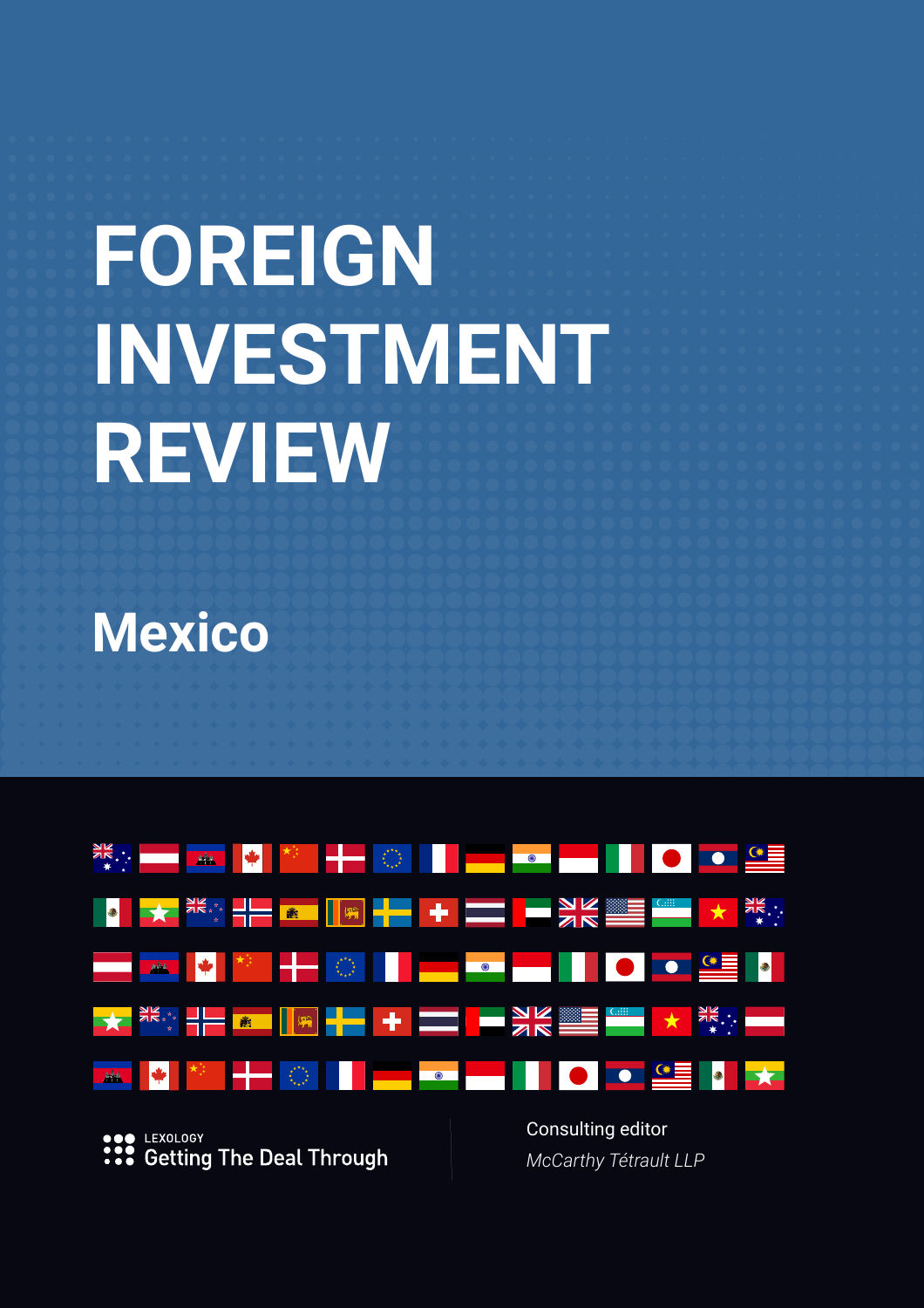# **Foreign Investment Review**

Consulting editors

#### **Oliver J Borgers**

*McCarthy Tétrault LLP*

Quick reference guide enabling side-by-side comparison of local insights, including into law, policy and relevant authorities; procedure, including thresholds and timelines; substantive assessment, including interagency and international consultation, remedies and rights of challenge and appeal; relevant recent case law; and other recent trends.

### Generated 01 February 2022

The information contained in this report is indicative only. Law Business Research is not responsible for any actions (or lack thereof) taken as a result of relying on or in any way using information contained in this report and in no event shall be liable for any damages resulting from reliance on or use of this information. © Copyright 2006 - 2022 Law Business Research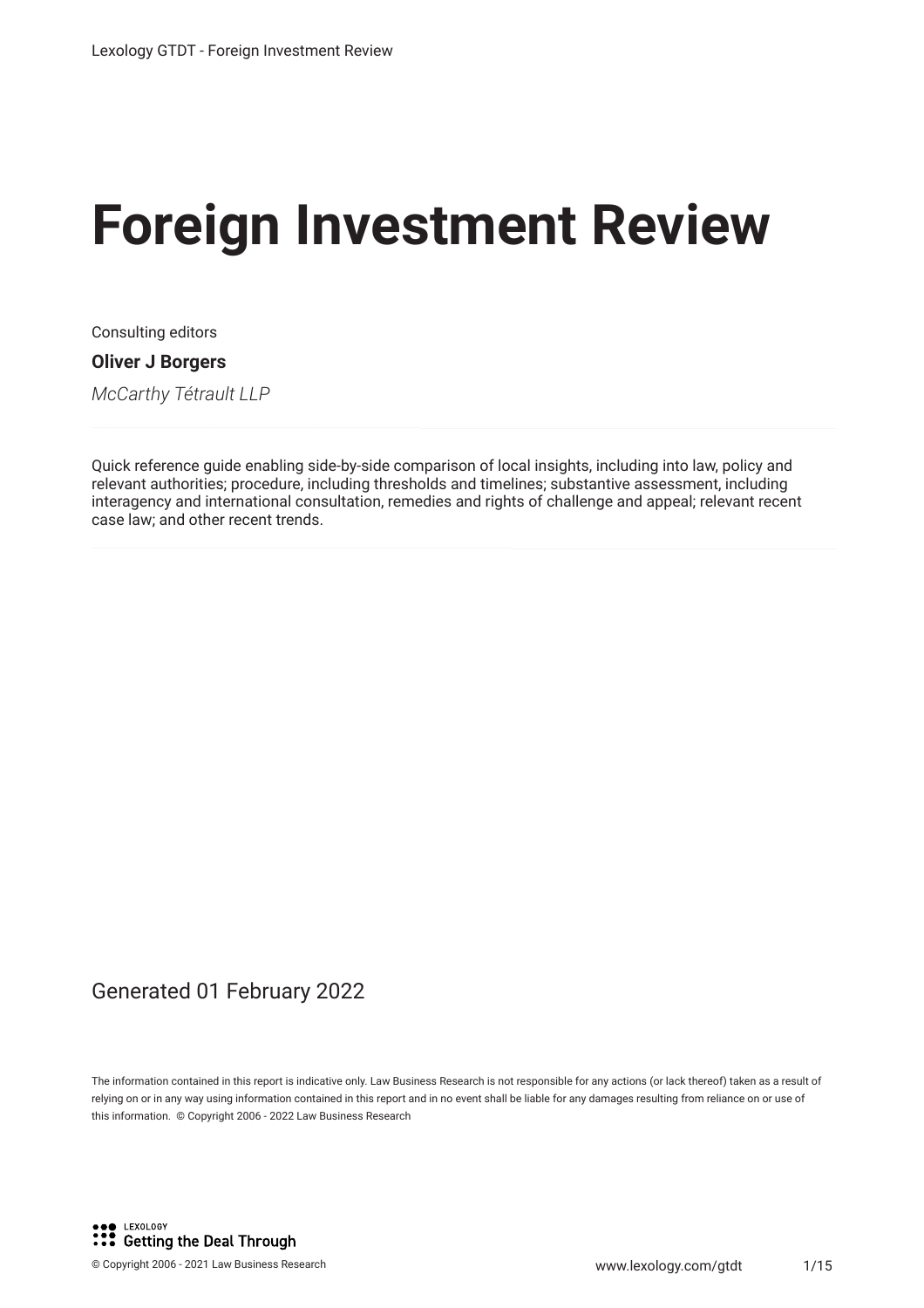# **Table of contents**

#### **LAW AND POLICY**

**Policies and practices Main laws Scope of application Defnitions Special rules for SOEs and SWFs Relevant authorities**

#### **PROCEDURE**

**Jurisdictional thresholds National interest clearance Review process Involvement of authorities**

#### **SUBSTANTIVE ASSESSMENT**

**Substantive test Other relevant parties Prohibition and objections to transaction Challenge and appeal Confdential information**

#### **RECENT CASES**

**Relevant recent case law**

#### **UPDATE AND TRENDS**

**Key developments of the past year**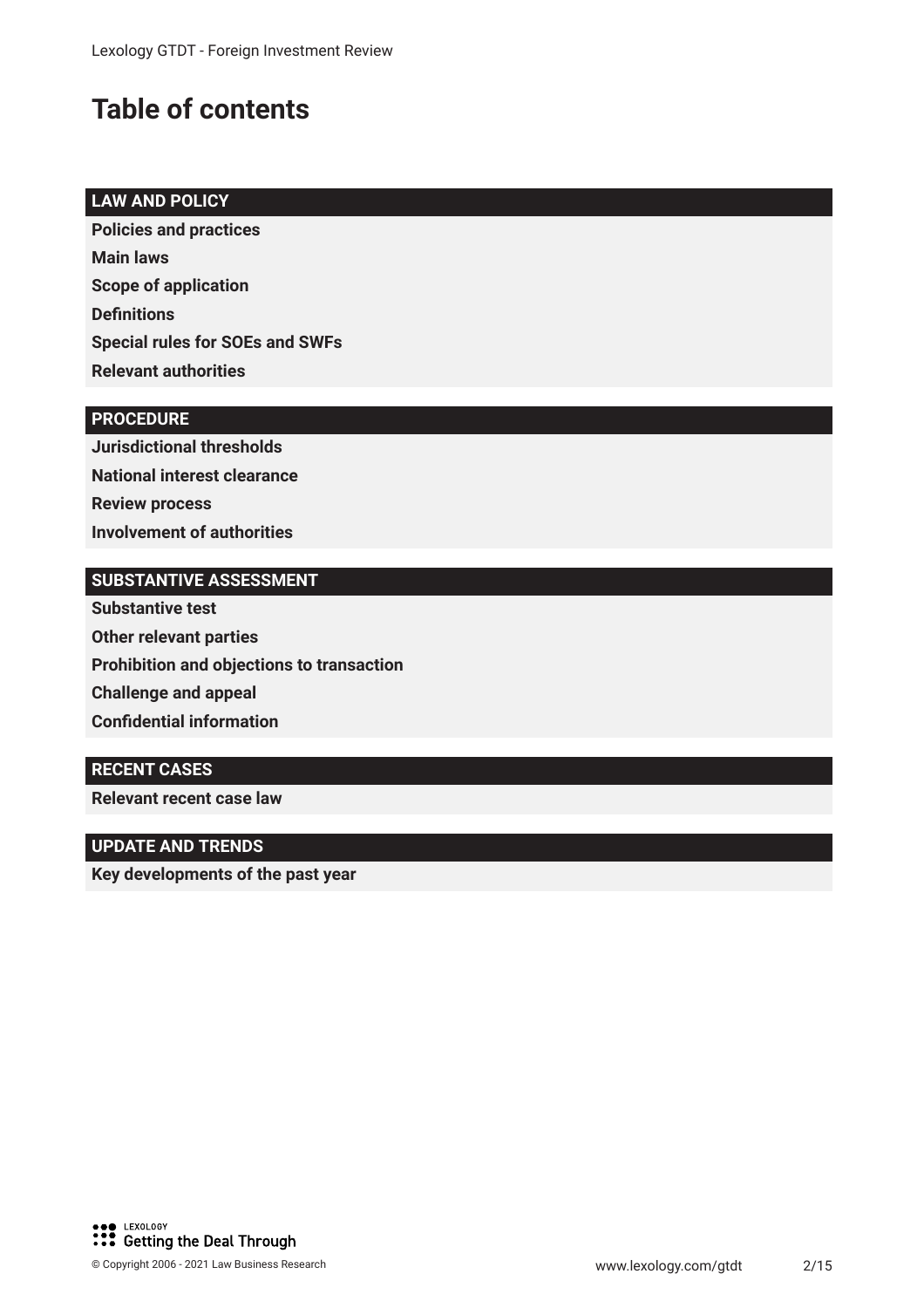## **Contributors**

#### Mexico



 **Germán Ricardo Macías** german.macias@whitecase.com *White & Case LLP*

**WHITE & CASE**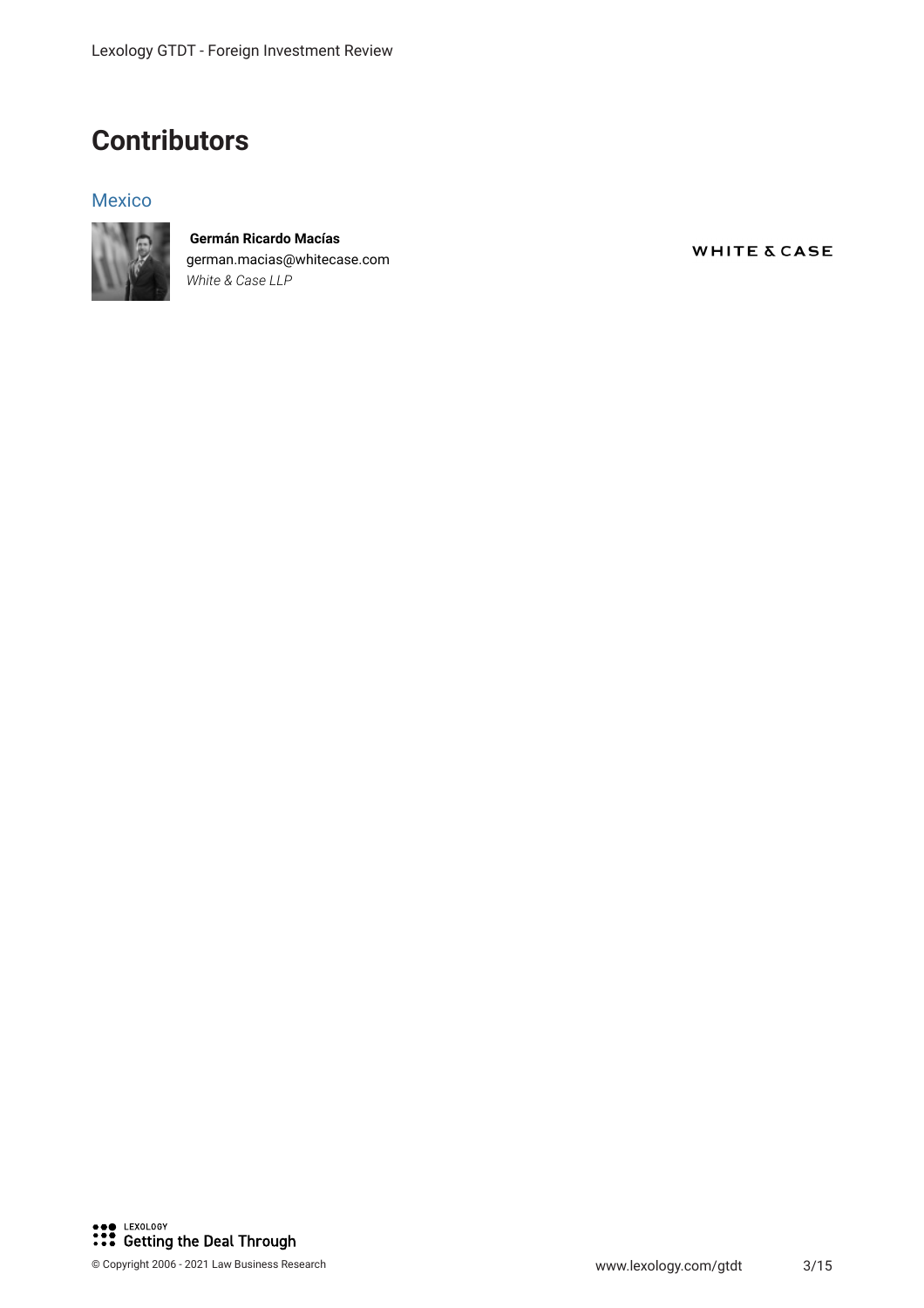#### **LAW AND POLICY**

#### **Policies and practices**

What, in general terms, are your government's policies and practices regarding oversight and review of foreign investment?

Until recent years, the Mexican government's policy regarding the oversight and review of foreign investment focused only on confrming whether the foreign investment raised any national security issue. Nonetheless, in recent practice, the government's policies and practice have shifted into a more holistic approach. Under this new approach, the government analyses each case depending on the project's characteristics – for example, size of the company, sector, type of investment and origin of the investor's resources.

Specifcally, the limitations on foreign investments are applied to foreign investors that want to participate either directly or indirectly in the equity of companies with a certain volume of sales in Mexico or engaged in certain activities.

It needs to be taken into account that the officials from the National Foreign Investment Commission (Comisión Nacional de Inversiones Extranjeras) (CNIE) have taken a policy-based approach to review, and request additional information in foreign direct investment (FDI) review processes. Under this new approach, it is advisable to contact the CNIE's officials before submitting the filing to discuss the proposed transaction, and what information they would like to see explaining the potential benefts of the transaction in Mexico and prepare the notice considering such discussions.

Although this implies submitting additional information to the formal documentation and information required in this type of process, it helps to accelerate obtaining clearance.

Finally, it is important to point out that Mexico does not have currency controls.

*Law stated - 12 December 2021*

#### **Main laws**

What are the main laws that directly or indirectly regulate acquisitions and investments by foreign nationals and investors on the basis of the national interest?

The Foreign Investment Act and its Regulations (jointly, the FIA) constitute the main statutory framework governing FDI in Mexico.

Although the FIA is the law generally applicable to FDI, foreign investments can be further limited or restricted by specifc regulations or permits applicable to the target company. In any process involving the analysis of potential FDI, investors should review the terms and conditions provided in the specifc regulatory framework applicable to the target company.

This regulatory framework can be identifed in the permits, authorisations or concessions (or all of these) granted to the target company, as well as by reviewing the legislation applicable to the activities of the target entity (eg, fnancial services, energy sector, transportation services and any kind of public service).

*Law stated - 12 December 2021*

#### **Scope of application**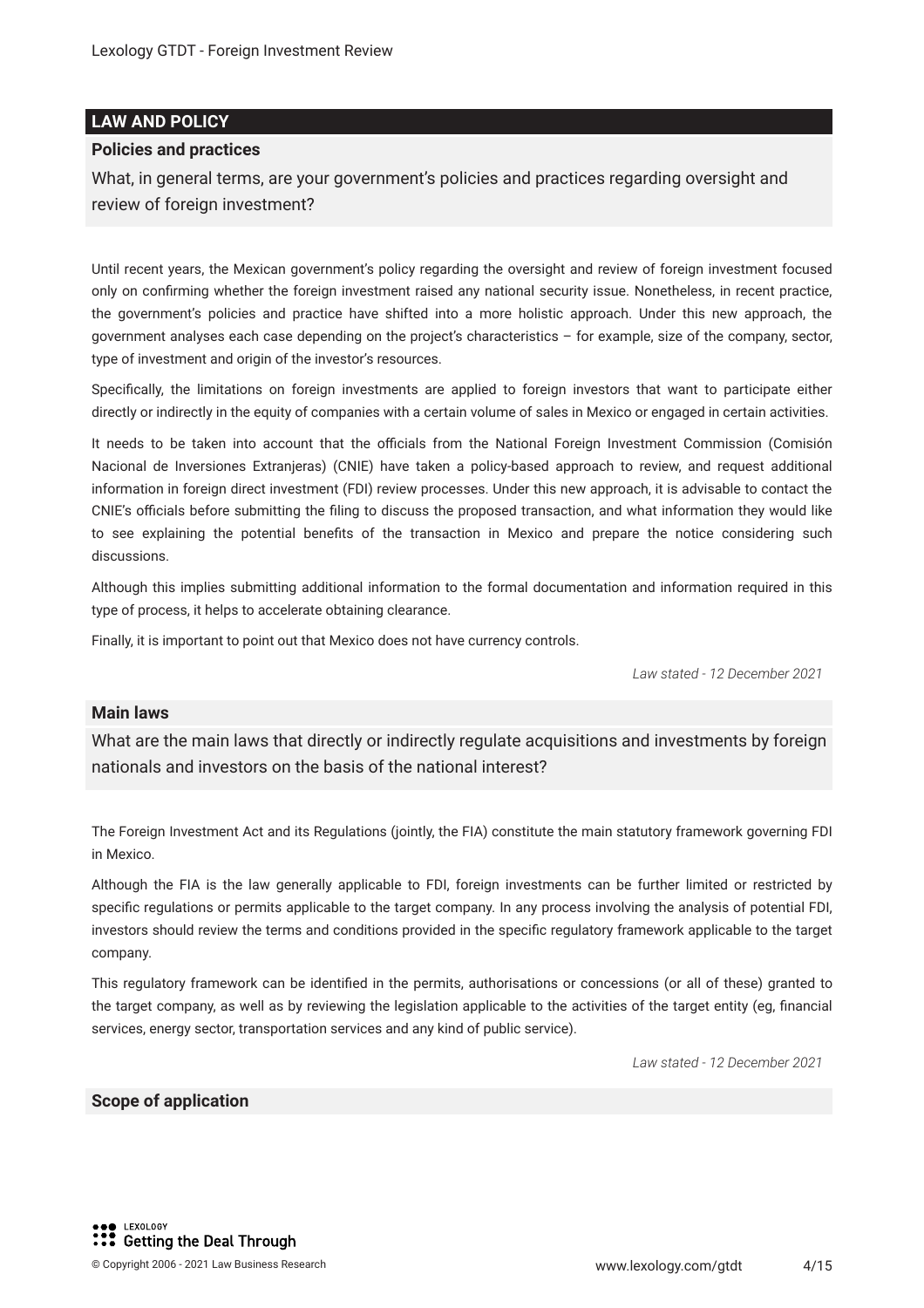Outline the scope of application of these laws, including what kinds of investments or transactions are caught. Are minority interests caught? Are there specifc sectors over which the authorities have a power to oversee and prevent foreign investment or sectors that are the subject of special scrutiny?

The scope of the FIA applies to any kind of acquisition over shares that grants voting rights in the target company. Specifcally, under the FIA, foreign investments are generally allowed without prior authorisation from any administrative agency, except with regard to legal entities that are:

- engaged in the activities described in article 6 of the FIA (ie, 'restricted investments'); or
- engaged in the activities provided in articles 7 and 8 of the FIA, or with assets valued in excess of the monetary threshold set forth in article 9, in an amount in excess of the corresponding cap (ie, 'capped foreign investments').

#### **Restricted investments**

Restricted investments entail the acquisition of a stake – in any amount – of the equity of Mexican companies engaged in land passenger and freight transport services within the Mexican territory, or development banking.

Pursuant to the FIA, investments in these types of ventures are limited solely to Mexican nationals. Foreign investors are statutorily precluded from undertaking a restricted investment.

#### **Capped foreign investments**

Foreign investors cannot acquire more than a 10 per cent capital stake in a Mexican cooperative production company, which is a special low-revenue company dedicated to a certain primary activity (such as fshing, artisanal products and agricultural production) with a preferential tax regime.

Foreign investors cannot acquire more than 49 per cent of the capital stock of Mexican legal entities that are engaged in one of the following reserved activities:

- manufacture and marketing (commercialisation) of explosives, frearms, cartridges, ammunition and freworks;
- printing and publication of newspapers for exclusive commercialisation and distribution within the Mexican territory;
- ownership of agricultural, livestock and forest lands;
- $\cdot$  fishing activities in freshwater, inshore and exclusive economic zones;
- integral port administration;
- piloting services in ports located within the Mexican territory;
- freight maritime shipping within Mexican waters;
- ship, aircraft and rail equipment fuel and lubricant supply;
- broadcasting; and
- air transport services (including scheduled fights and charter fights).

The CNIE may still authorise any foreign investment entailing an acquisition of more than 49 per cent of the capital stock of a Mexican legal entity engaged in:

manoeuvering services in ports located within the Mexican territory;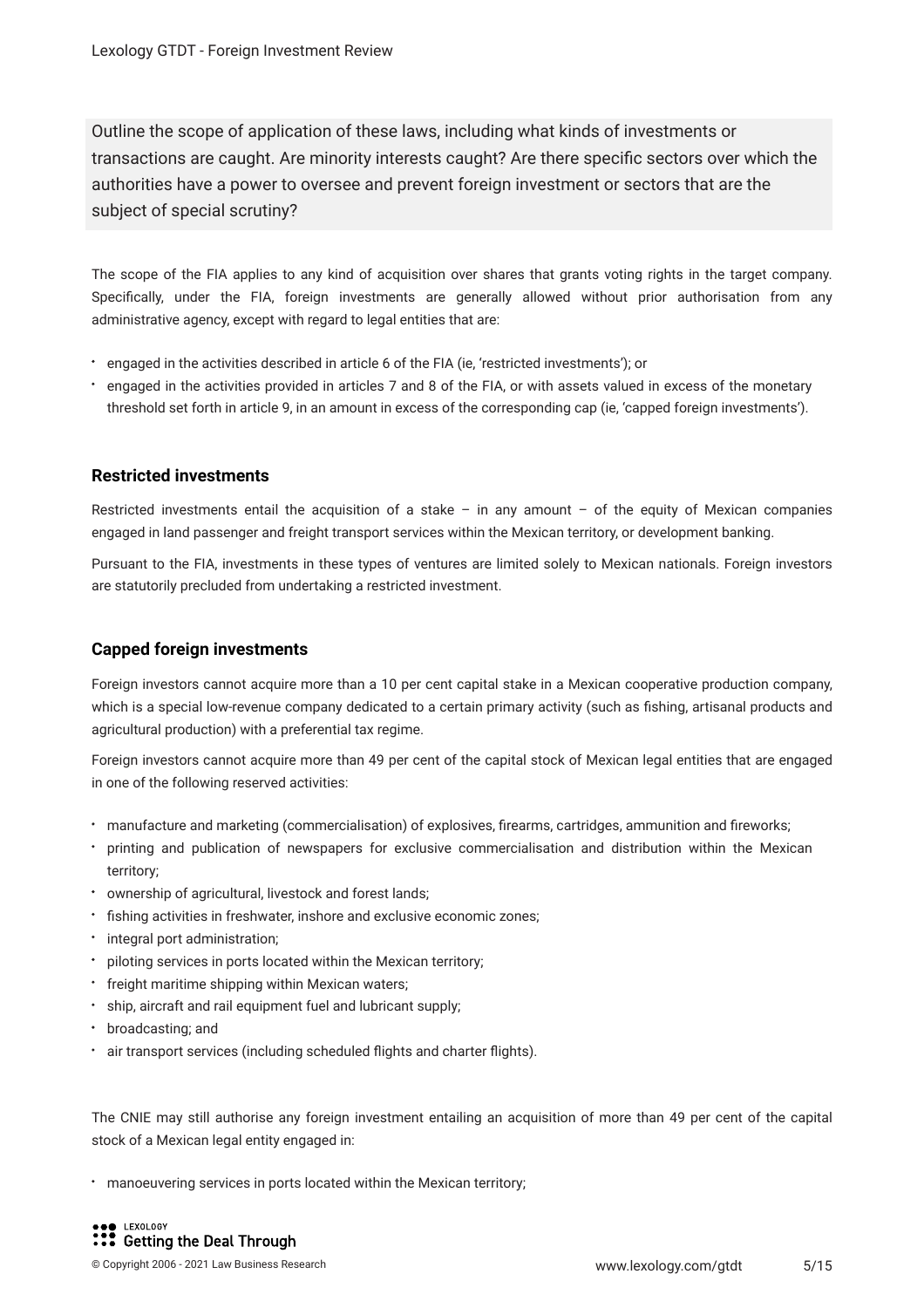- freight shipping via coastal and ocean navigation;
- aerodrome management or operation;
- education services (including pre-school, elementary school, middle school and college);
- legal services;
- construction or operation of railways (or both), as well as railway transportation services; and
- holding assets with a book value that exceeds 19.55 billion Mexican pesos (however, this amount is updated each year).

Additionally, the sectorial agencies have broad authority to review the mergers and acquisitions of their regulated entities. Thus, if the target company has a permit, concession or authorisation  $-$  or is subject to a specific regulatory framework – that requires the prior authorisation of the sectorial agency, the proposed transaction may be prevented. In other cases, a specifc permit may preclude any type of foreign investment in the equity of the permit holder. Due to the lack of homogeneity of the existing permits in Mexico, this analysis has to be made on a case-by-case basis during the due diligence process.

*Law stated - 12 December 2021*

#### **Defnitions**

How is a foreign investor or foreign investment defned in the applicable law?

Foreign investment: (1) any kind of direct or indirect participation of foreign investors, in any proportion, in the equity of companies incorporated in Mexico (excluding neutral investments that do not grant voting rights); and (2) any kind of direct or indirect participation of companies incorporated in Mexico (controlled by foreign investors), in any proportion, in the capital stock of Mexican companies.

Foreign investor: any individual or legal entity with a non-Mexican nationality.

*Law stated - 12 December 2021*

#### **Special rules for SOEs and SWFs**

Are there special rules for investments made by foreign state-owned enterprises (SOEs) and sovereign wealth funds (SWFs)? How is an SOE or SWF defned?

The main statutory framework governing FDI in Mexico provides specifc rules for investments made by foreign SOEs and SWFs.

Nonetheless, it is advisable to review whether the target company has a permit, concession or authorisation  $-$  or is subject to a specifc regulatory framework – that may provide additional specifc provisions over foreign investments.

Additionally, it should be noted that during the review process before the CNIE, the case handler may consider it relevant to analyse the specifcities of the applicable regulatory framework to the foreign SOE or SWF making the investment. The purpose of this is to understand the potential characteristics of the project and their benefts to Mexico.

*Law stated - 12 December 2021*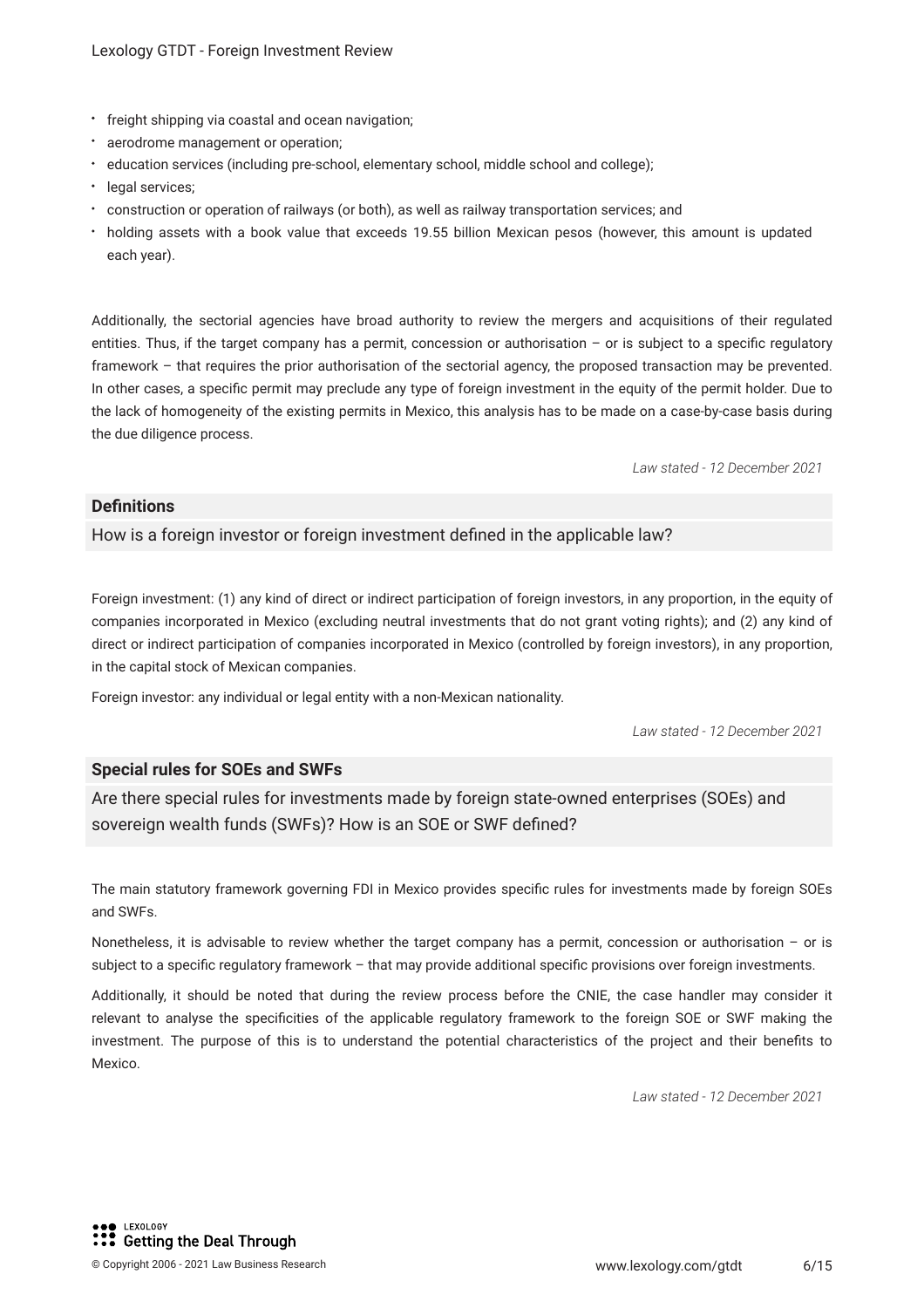#### **Relevant authorities**

Which officials or bodies are the competent authorities to review mergers or acquisitions on national interest grounds?

There are no regulatory agencies in Mexico reviewing mergers or acquisitions solely on national interest grounds. Nonetheless, the main regulatory body reviewing foreign investments is the CNIE and it can only deny a foreign investment request for national security purposes.

However, the target company may have a permit, concession or authorisation - or be subject to a specific regulatory framework – that includes additional provisions governing reviewing processes with sectorial regulators and emphasising national interest policies. There is a low likelihood of this scenario, but considering there is no standard form for the permits, concessions and authorisations granted in Mexico, it is advisable to review these documents for this purpose.

*Law stated - 12 December 2021*

Notwithstanding the above-mentioned laws and policies, how much discretion do the authorities have to approve or reject transactions on national interest grounds?

The CNIE can only deny a foreign investment request for national security purposes and has broad discretion to approve or reject any transaction based on these grounds. Aside from the Mexican competition authorities (which must sustain their decision based on economic analysis), the sectorial agencies have broader authority to approve or reject transactions. Therefore, they also could base their rejection in any case on national interest grounds.

*Law stated - 12 December 2021*

#### **PROCEDURE**

#### **Jurisdictional thresholds**

What jurisdictional thresholds trigger a review or application of the law? Is filing mandatory?

The scope of the Foreign Investment Act and its Regulations (jointly, the FIA) applies to any kind of acquisition over shares that grants voting rights in the target company. Specifcally, under the FIA, foreign investments are generally allowed without prior authorisation from any administrative agency, except with regard to legal entities that are:

- engaged in the activities described in article 6 of the FIA (ie, 'restricted investments'); or
- engaged in the activities provided in articles 7 and 8 of the FIA, or with assets valued in excess of the monetary threshold set forth in article 9, in an amount in excess of the corresponding cap (ie, 'capped foreign investments').

#### **Restricted investments**

Restricted investments entail the acquisition of a stake – in any amount – of the equity of Mexican companies engaged in land passenger and freight transport services within the Mexican territory, or development banking.

Pursuant to the FIA, investments in these types of ventures are limited solely to Mexican nationals. Foreign investors are statutorily precluded from undertaking a restricted investment.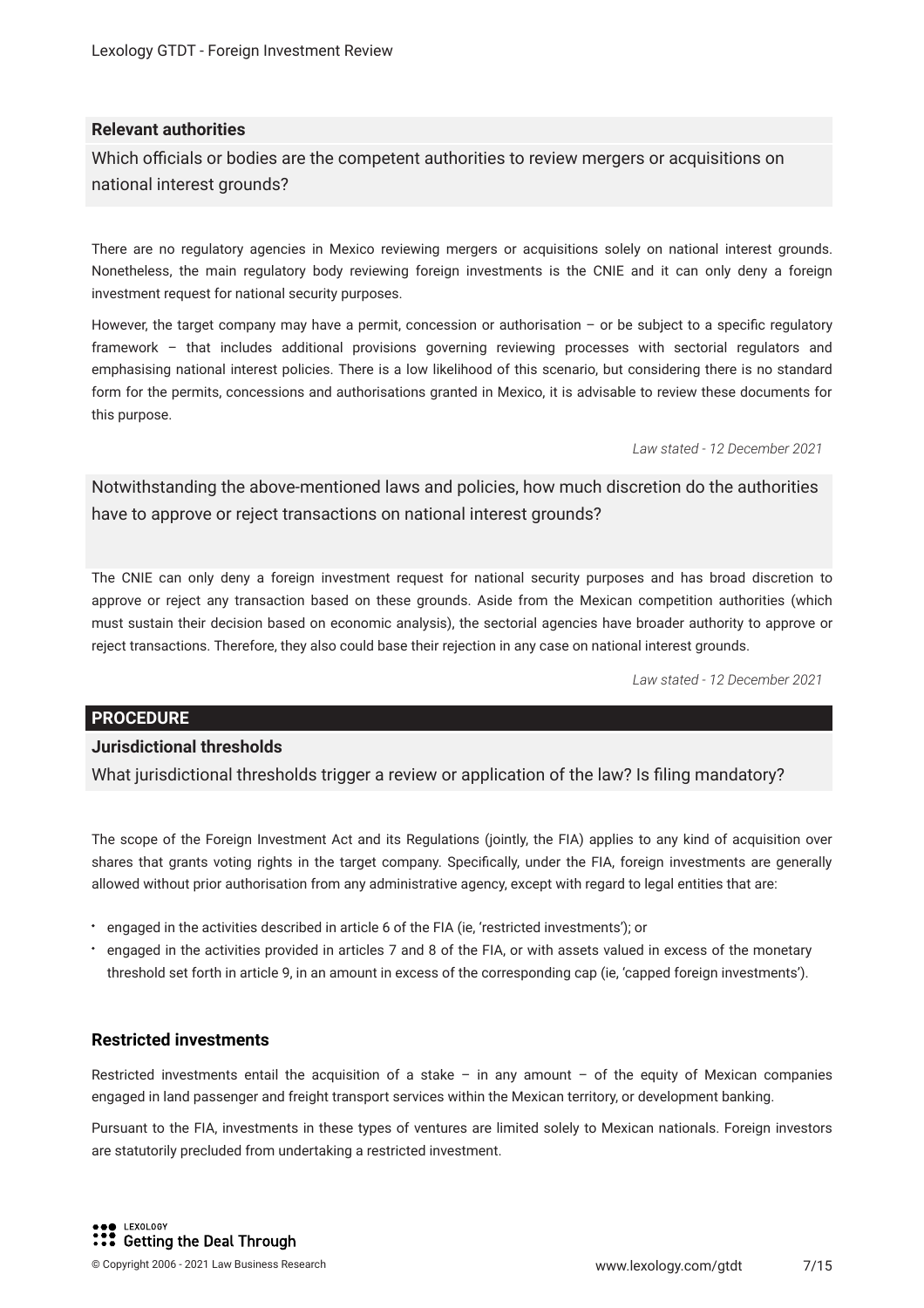#### **Capped foreign investments**

Foreign investors cannot acquire more than a 10 per cent capital stake in a Mexican cooperative production company, which is a special low-revenue company dedicated to a certain primary activity (such as fshing, artisanal products and agricultural production) with a preferential tax regime.

Foreign investors cannot acquire more than 49 per cent of the capital stock of Mexican legal entities that are engaged in one of the following reserved activities:

- manufacture and marketing (commercialisation) of explosives, frearms, cartridges, ammunition and freworks;
- printing and publication of newspapers for exclusive commercialisation and distribution within the Mexican territory;
- ownership of agricultural, livestock and forest lands;
- fshing activities in freshwater, inshore and exclusive economic zones;
- integral port administration;
- piloting services in ports located within the Mexican territory;
- freight maritime shipping within Mexican waters;
- ship, aircraft and rail equipment fuel and lubricant supply;
- broadcasting; and
- air transport services (including scheduled fights and charter fights).

The National Foreign Investment Commission (Comisión Nacional de Inversiones Extranjeras) (CNIE) may still authorise any foreign investment entailing an acquisition of more than 49 per cent of the capital stock of a Mexican legal entity engaged in:

- manoeuvering services in ports located within the Mexican territory;
- freight shipping via coastal and ocean navigation;
- aerodrome management or operation;
- education services (including pre-school, elementary school, middle school and college);
- legal services;
- construction or operation of railways (or both), as well as railway transportation services; and
- holding assets with a book value that exceeds 19.55 billion Mexican pesos (however, this amount is updated each year).

Additionally, the sectorial agencies have broad authority to review the mergers and acquisitions of their regulated entities. Thus, if the target company has a permit, concession or authorisation – or is subject to a specifc regulatory framework – that requires the prior authorisation of the sectorial agency, the proposed transaction may be prevented. In other cases, a specifc permit may preclude any type of foreign investment in the equity of the permit holder. Due to the lack of homogeneity of the existing permits in Mexico, this analysis has to be made on a case-by-case basis during the due diligence process.

*Law stated - 12 December 2021*

#### **National interest clearance**

What is the procedure for obtaining national interest clearance of transactions and other investments? Are there any fling fees? Is fling mandatory?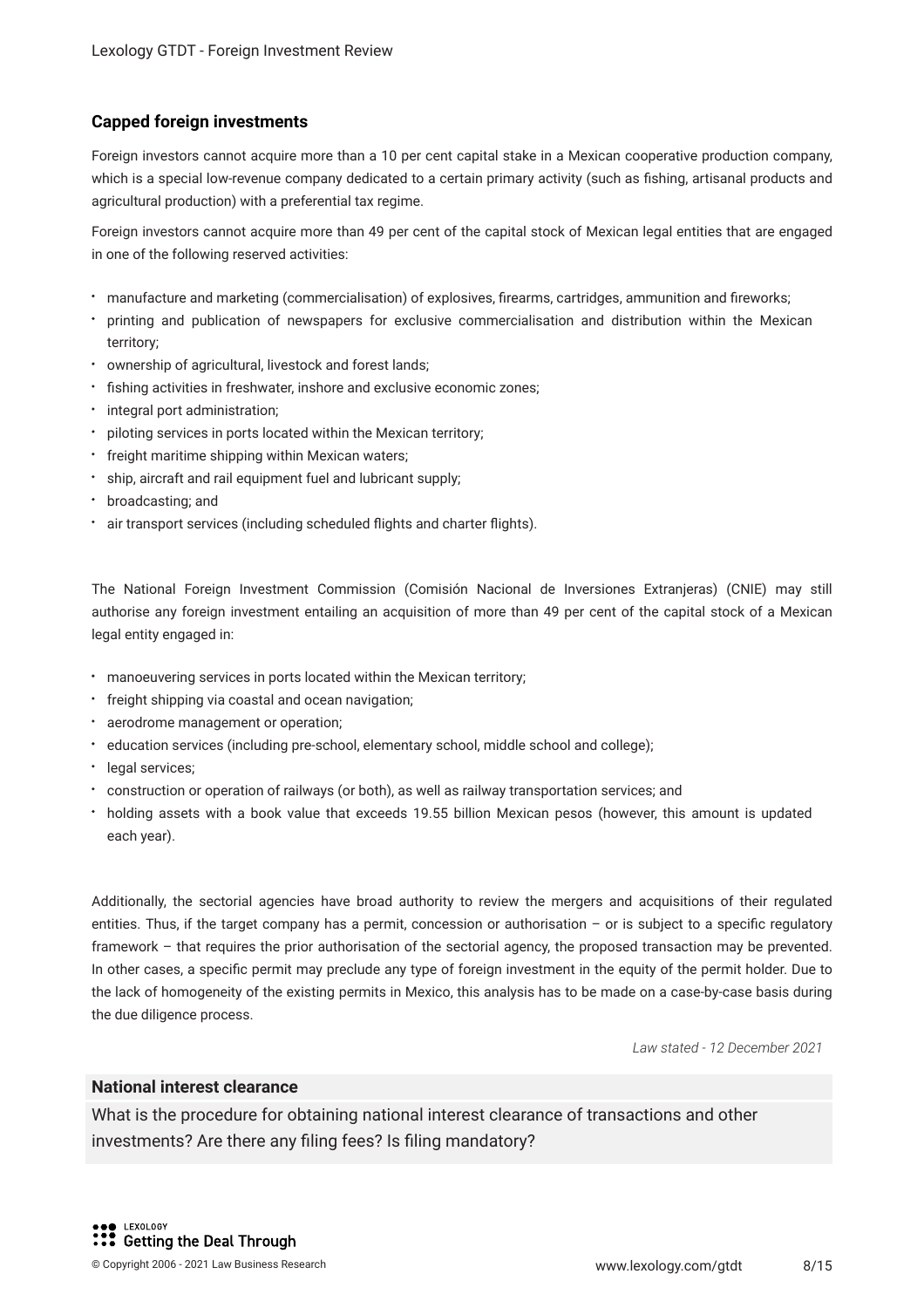There is no process to obtain clearance based on national interests, but in a foreign investment authorisation before the CNIE the interested foreign investors are required to submit a preinvestment control notice. The notice must attach the following: a duly flled-in questionnaire issued by the CNIE; the fnancial and corporate documents of the interested foreign investors; a general description of the investment impact in terms of employment, technological contributions and increase in competitiveness of the target company (or any other synergy that could derive therefrom); evidence of payment of fling fees; and any other information that may be deemed relevant to the analysis of the impact of the transaction.

Once the pre-investment control notice is duly submitted, the CNIE has 45 business days to authorise the proposed investment. If the CNIE does not issue a decision within that period, the proposed investment will be deemed implicitly authorised according to the FIA.

Foreign investors may acquire a non-limited participation in the capital stake of companies engaged in capped activities without prior authorisation if the investment is 'neutral' – a preferred non-voting fnancial investment equity that is not characterised as foreign investment under the FIA.

*Law stated - 12 December 2021*

#### Which party is responsible for securing approval?

Pursuant to the relevant regulatory provision, the potential investors are the ones responsible for securing the approval issued by the CNIE. This responsibility can, however, be distributed among the involved parties of the transaction by a contractual arrangement (eg, best efforts and mutual cooperation clause).

*Law stated - 12 December 2021*

#### **Review process**

How long does the review process take? What factors determine the timelines for clearance? Are there any exemptions, or any expedited or 'fast-track' options?

According to the FIA's provision, the CNIE has 45 business days to authorise the proposed investment. If the CNIE does not issue a decision within that period, the proposed investment will be deemed implicitly authorised according to the FIA.

However, the CNIE may pause the clock and request information from third parties, which may lead to a delay in obtaining clearance.

Nonetheless, this has been unusual in recent years. Unfortunately, there is no expedited or 'fast-track' process for the foreign investment review process. It may help to expedite the process by discussing the case, during the preparation of the transaction documents, with the officers of the CNIE. Following this approach will help the officers to understand your case before fling, and avoid potential questions or requests for additional information during the authorisation process.

*Law stated - 12 December 2021*

Must the review be completed before the parties can close the transaction? What are the penalties or other consequences if the parties implement the transaction before clearance is obtained?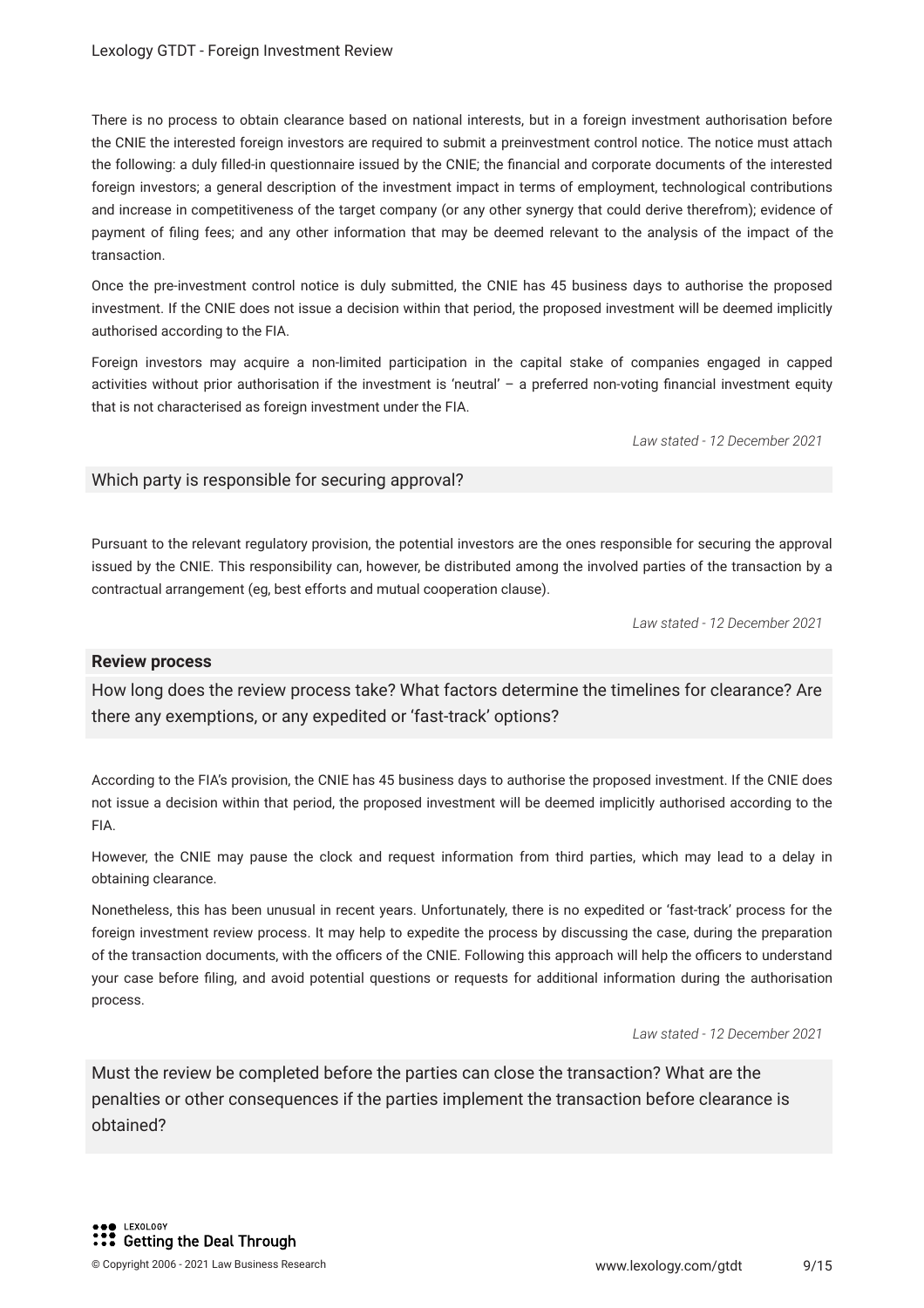The parties must wait to obtain authorisation prior to closing. Any foreign investment that falls within the category of capped investments, that is undertaken without the prior authorisation from the CNIE, will be declared null, including all the legal acts executed to perform the investment. Additionally, the CNIE can also levy a fne on the involved foreign investors of up to 434,400 Mexican pesos.

In theory, this would entail the CNIE issuing an official communication ordering the nullification of all the legal acts executed to perform the investment, which would be served on the involved parties (eg, investors, sellers, target company) as well as on any authority involved in the registration of such acts. As at the time of writing, the CNIE has not exercised this authority.

*Law stated - 12 December 2021*

#### **Involvement of authorities**

Can formal or informal guidance from the authorities be obtained prior to a fling being made? Do the authorities expect pre-fling dialogue or meetings?

Before submitting the notice, notifying parties can freely contact the relevant authorities for guidance. Nonetheless, such guidance is not legally binding to the request and analysis an authority may undertake during the formal process.

However, contacting an authority's officers may be helpful so as to explain the potential transaction to them, as well as discuss the details of the corresponding project and what additional information would be helpful to include with the notice.

*Law stated - 12 December 2021*

When are government relations, public affairs, lobbying or other specialists made use of to support the review of a transaction by the authorities? Are there any other lawful informal procedures to facilitate or expedite clearance?

The best informal procedure to accelerate the clearance process is to contact the officers of the corresponding authorities to explain the transaction to them and ask them what additional information they may want to review. This approach can lead to a more effective and complete fling, thus avoiding potential additional requests for information that could delay clearance.

*Law stated - 12 December 2021*

What post-closing or retroactive powers do the authorities have to review, challenge or unwind a transaction that was not otherwise subject to pre-merger review?

Pursuant to the FIA, the CNIE may nullify all the legal acts executed to perform the investment, and levy a fne on the involved foreign investors of up to 434,400 Mexican pesos.

Regarding the nullification process, in theory this would entail the CNIE issuing an official communication ordering the nullifcation of all the legal acts executed to perform the investment, which would be served on the involved parties (eg, investors, sellers, target company) as well as on any authority involved in the registration of such acts. As at the time of writing, the CNIE has not exercised this authority.

*Law stated - 12 December 2021*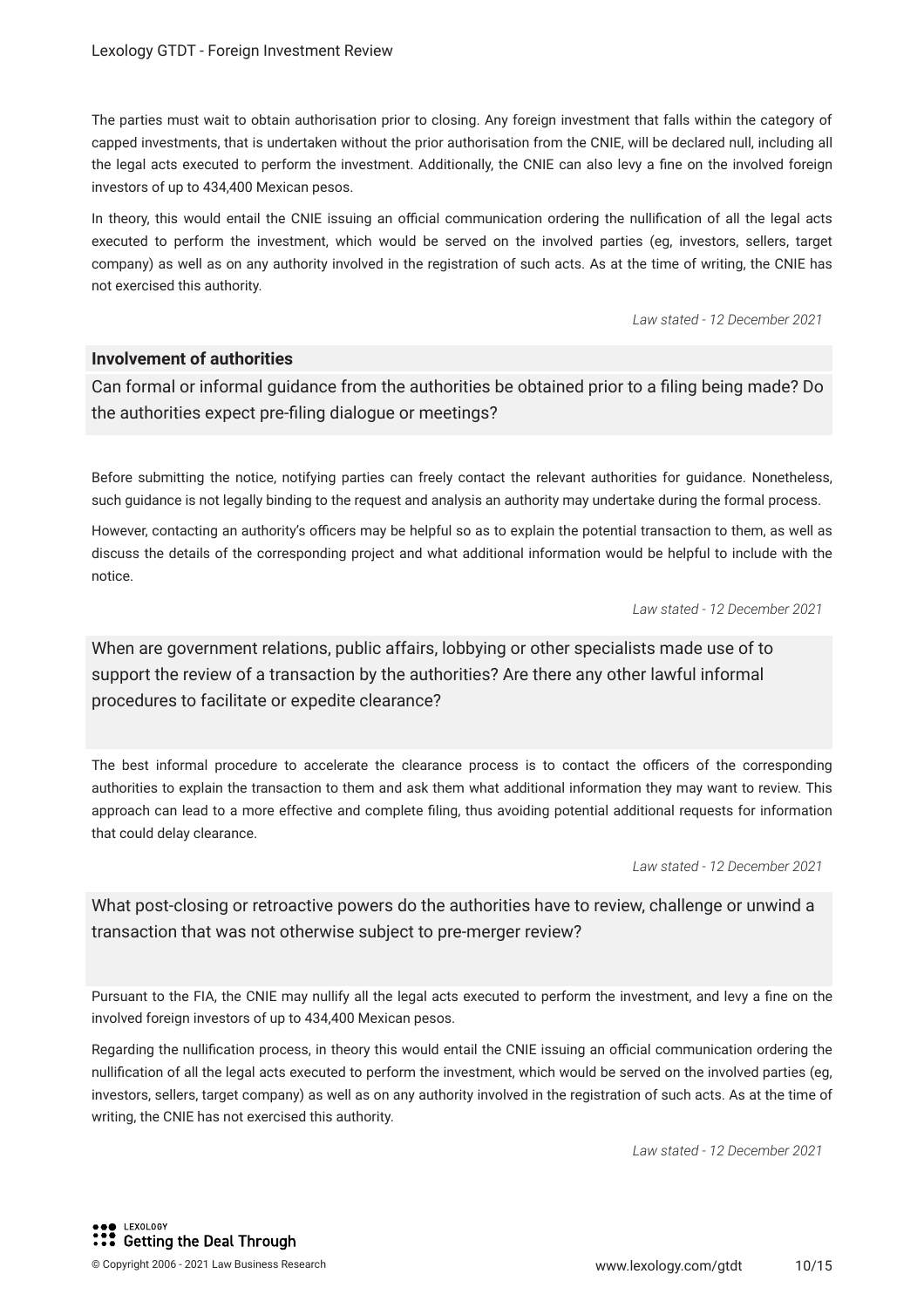#### **SUBSTANTIVE ASSESSMENT**

#### **Substantive test**

What is the substantive test for clearance and on whom is the onus for showing the transaction does or does not satisfy the test?

Pursuant to the Foreign Investment Act and its Regulations (jointly, the FIA), there is no express substantive test to prove a specifc transaction has to be authorised by the National Foreign Investment Commission (Comisión Nacional de Inversiones Extranjeras) (CNIE). Nonetheless, any transaction has to be authorised by the CNIE if the notice submitted is deemed complete, and the proposed transaction does not raise any national security concerns. However, it is advisable to contact the officers of the corresponding authorities to explain the transaction to them, ask them what additional information they may want to review and if an additional standard they would like to review is met.

*Law stated - 12 December 2021*

To what extent will the authorities consult or cooperate with officials in other countries during the substantive assessment?

In our experience, it is uncommon for the Mexican authorities (specifically, the CNIE) to contact officials in other countries during the substantive assessment in foreign investment review processes. Nonetheless, it is possible. This, however, would depend on the specifc case and if Mexico has a cooperation agreement in place with the other countries where the notifying investors operate.

*Law stated - 12 December 2021*

#### **Other relevant parties**

What other parties may become involved in the review process? What rights and standing do complainants have?

The process is confdential, and no third party has the right or legal standing to fle complaints within the foreign investment review process. Nonetheless, the CNIE may issue additional information requests to third parties, but this is not a recurrent practice in foreign investment review processes.

*Law stated - 12 December 2021*

#### **Prohibition and objections to transaction**

What powers do the authorities have to prohibit or otherwise interfere with a transaction?

If a specifc transaction is subject to prior authorisation or was subject to such process and did not obtain the corresponding authorisation, the relevant authority can seek to nullify the transaction or levy a fne on the parties that were legally compelled to obtain the authorisation, or both.

The nullification process would entail the CNIE issuing an official communication ordering the nullification of all the legal acts executed to perform the investment, which would be served on the involved parties (eg, investors, sellers, target company) as well as on any authority involved in the registration of these acts. As of the time of writing, the CNIE has not exercised this authority.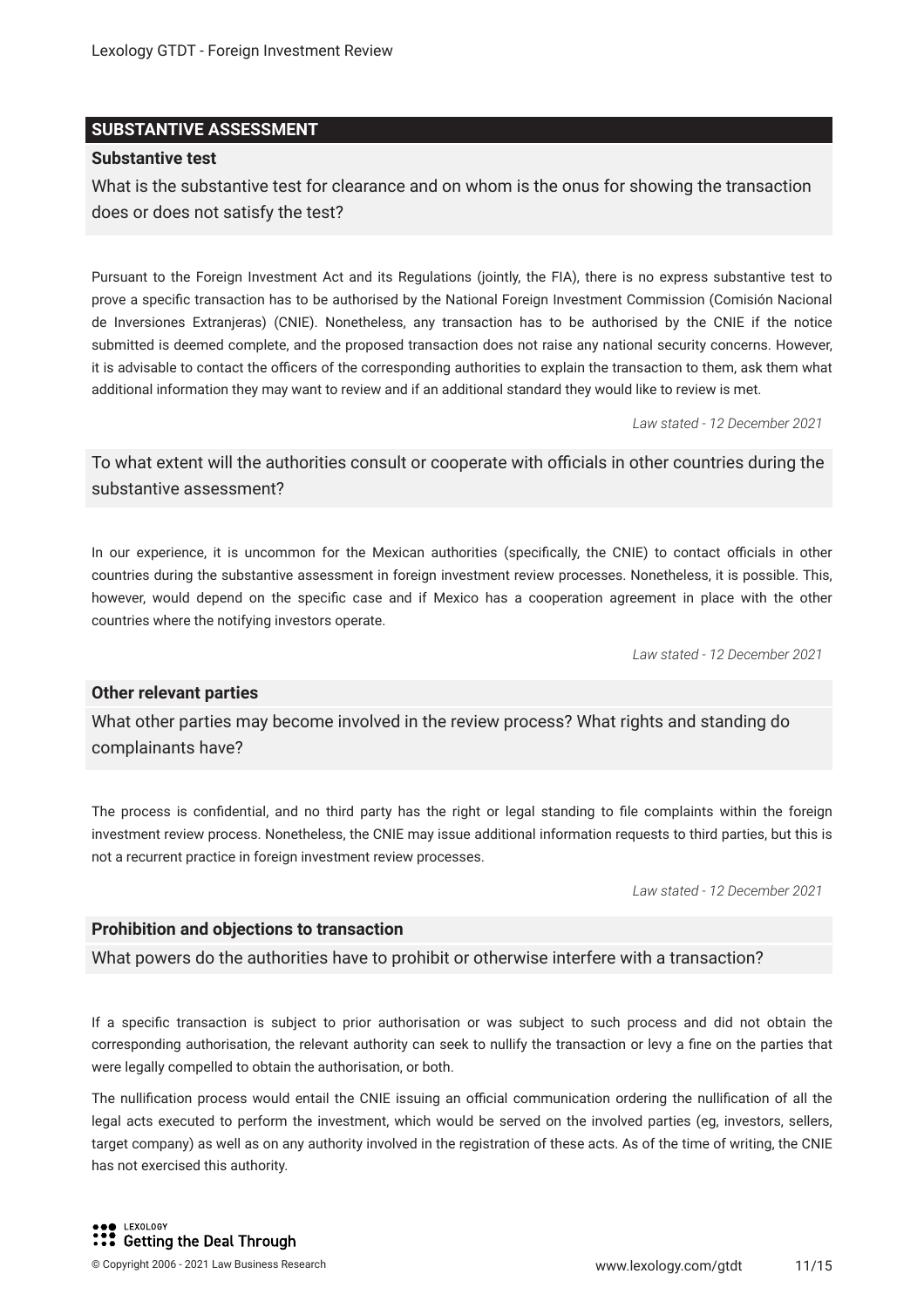*Law stated - 12 December 2021*

Is it possible to remedy or avoid the authorities' objections to a transaction, for example, by giving undertakings or agreeing to other mitigation arrangements?

It is possible, and the specifc remedies will depend on the risks identifed by the authority. However, the CNIE can only deny a foreign investment request for reasons of national security. Therefore, any potential risk related to another matter may be groundless.

*Law stated - 12 December 2021*

#### **Challenge and appeal**

Can a negative decision be challenged or appealed?

Any resolution can be appealed. Specifcally, if the CNIE denies a foreign investment request, the interested foreign investors may fle an administrative appellate motion within 15 business days challenging the denial. If the motion is denied, they may fle an amparo writ before a court within the following 15 business days challenging both resolutions.

*Law stated - 12 December 2021*

#### **Confdential information**

What safeguards are in place to protect confdential information from being disseminated and what are the consequences if confdentiality is breached?

All the information fled and classifed as confdential will be protected as such. If confdentiality is breached by an officer of one of the relevant authorities, the involved parties may seek to file a complaint against the officer.

*Law stated - 12 December 2021*

#### **RECENT CASES**

#### **Relevant recent case law**

Discuss in detail up to three recent cases that refect how the foregoing laws and policies were applied and the outcome, including, where possible, examples of rejections.

There have not been any recent cases refecting a shift in the case law of foreign investment reviews in Mexico, since reviews are generally approved and the administrative dockets remain confdential.

*Law stated - 12 December 2021*

#### **UPDATE AND TRENDS**

#### **Key developments of the past year**

Are there any developments, emerging trends or hot topics in foreign investment review regulation in your jurisdiction? Are there any current proposed changes in the law or policy that will have an impact on foreign investment and national interest review?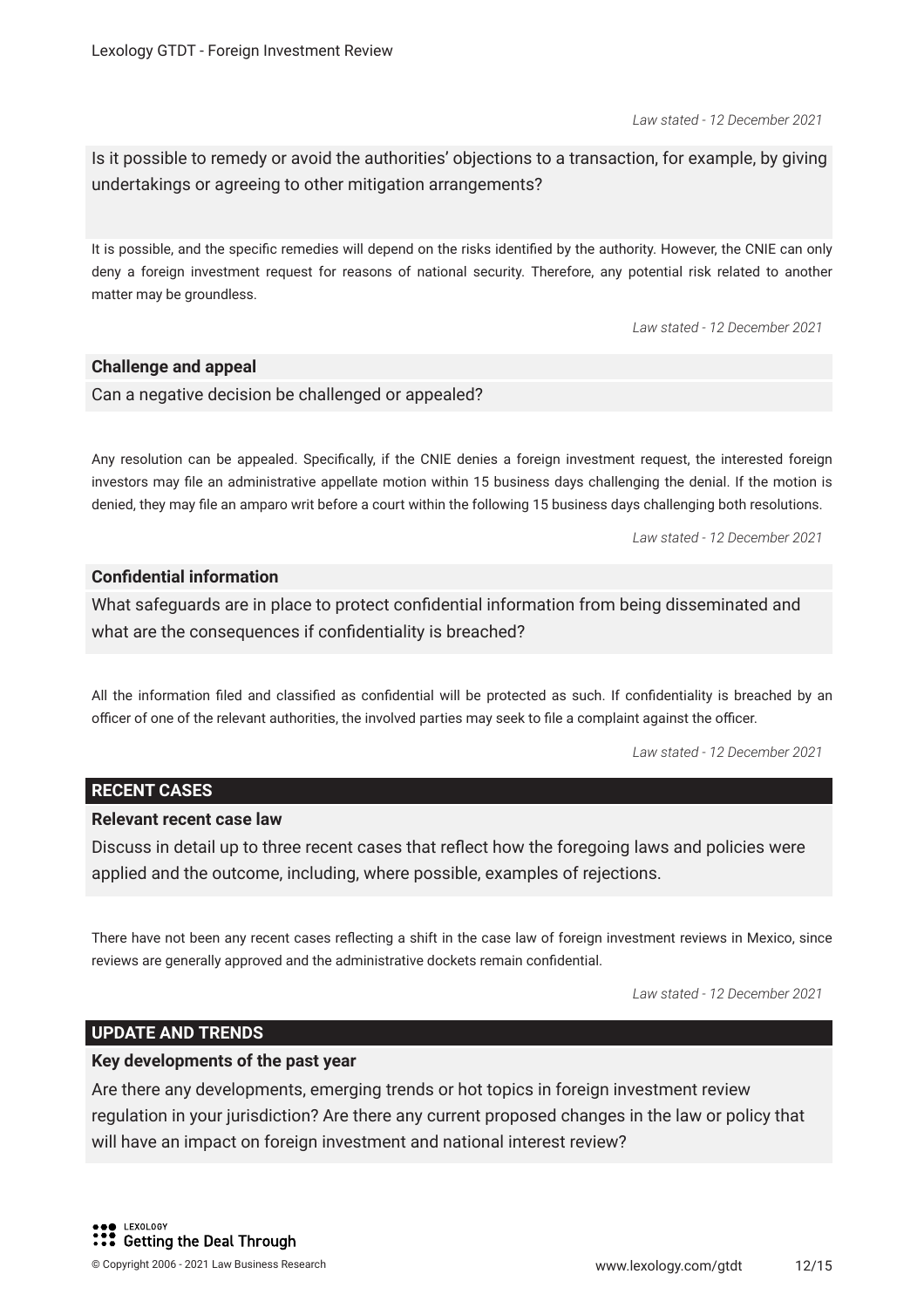Although there have been no changes to the Foreign Investment Act and its Regulations, nor are there any proposed bills to amend this law, recently the CNIE's officials have taken a policy-based approach to review, and request additional information in foreign direct investment review processes.

Under this new approach, it is advisable to contact the CNIE's officials before filing to discuss the proposed transaction, and what information they would like to see explaining the potential benefts of the transaction in Mexico.

Although this implies submitting additional information to the formal documentation and information required in this type of process, it can accelerate obtaining clearance.

Any views expressed in this publication are strictly those of the author and should not be attributed in any way to White & Case LLP.

*Law stated - 12 December 2021*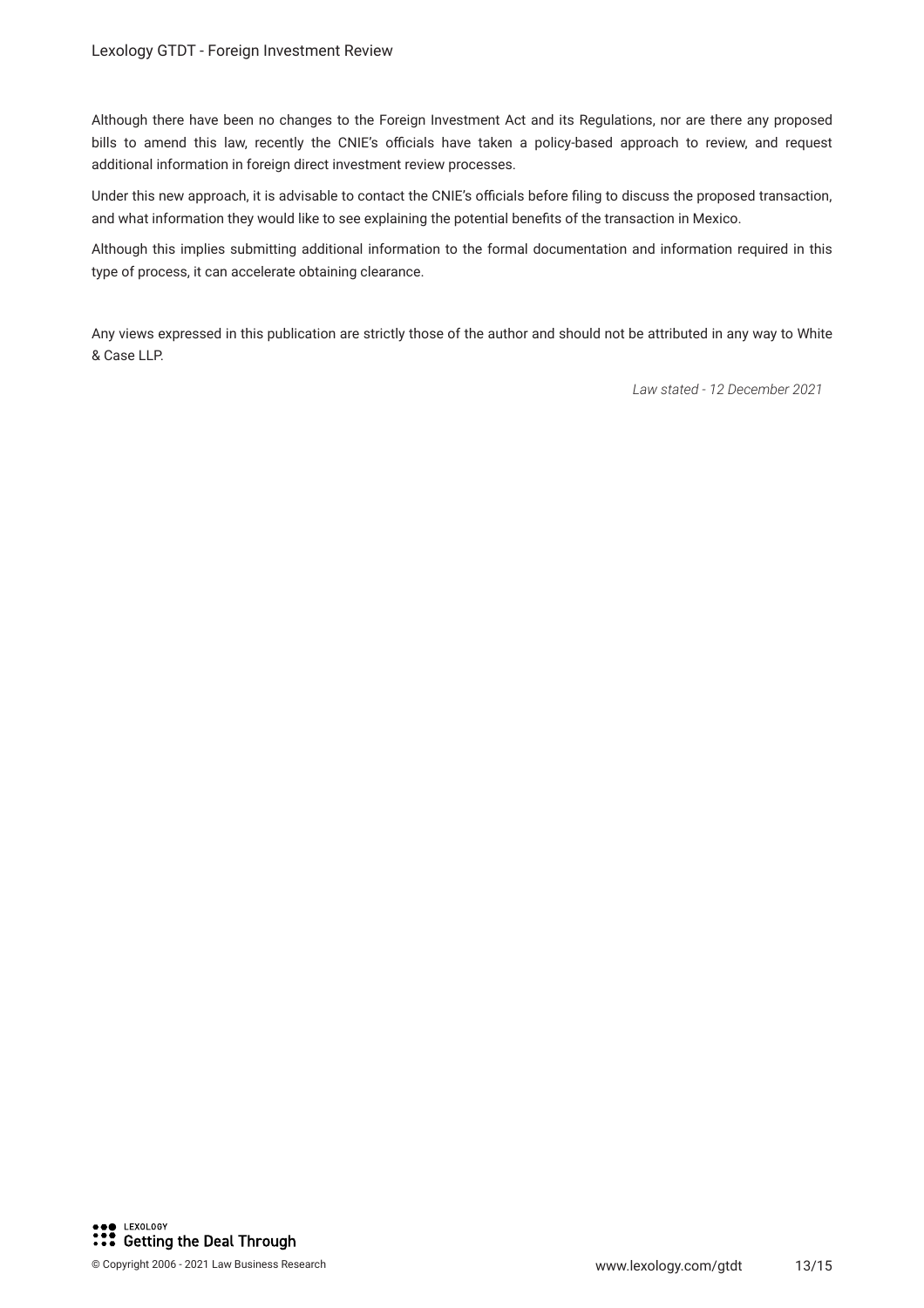# **Jurisdictions**

| <b>NK</b> | <b>Australia</b>            | Gilbert + Tobin                          |
|-----------|-----------------------------|------------------------------------------|
|           | <b>Austria</b>              | Barnert Egermann Illigasch Rechtsanwälte |
|           | <b>Cambodia</b>             | Tilleke & Gibbins                        |
| K         | <b>Canada</b>               | McCarthy Tétrault LLP                    |
|           | <b>China</b>                | Global Law Office                        |
|           | <b>Denmark</b>              | Bech-Bruun                               |
|           | <b>European Union</b>       | Allen & Overy LLP                        |
|           | <b>France</b>               | White & Case LLP                         |
|           | <b>Germany</b>              | Blomstein                                |
| $\circ$   | India                       | <b>AZB &amp; Partners</b>                |
|           | <b>Indonesia</b>            | Nagashima Ohno & Tsunematsu              |
|           | <b>Italy</b>                | Gianni & Origoni                         |
|           | Japan                       | Tokyo International Law Office           |
|           | Laos                        | Tilleke & Gibbins                        |
|           | <b>Malaysia</b>             | Nagashima Ohno & Tsunematsu              |
|           | <b>Mexico</b>               | White & Case LLP                         |
|           | <b>Myanmar</b>              | Tilleke & Gibbins                        |
| NK .      | <b>New Zealand</b>          | Russell McVeagh                          |
|           | <b>Norway</b>               | CMS Kluge                                |
| - and     | <b>Spain</b>                | White & Case LLP                         |
|           | <b>Sri Lanka</b>            | <b>Tiruchelvam Associates</b>            |
|           | <b>Sweden</b>               | BOKWALL RISLUND Advokatbyrå              |
|           | <b>Switzerland</b>          | Lenz & Staehelin                         |
|           | <b>Thailand</b>             | Nishimura & Asahi                        |
|           | <b>United Arab Emirates</b> | Afridi & Angell                          |